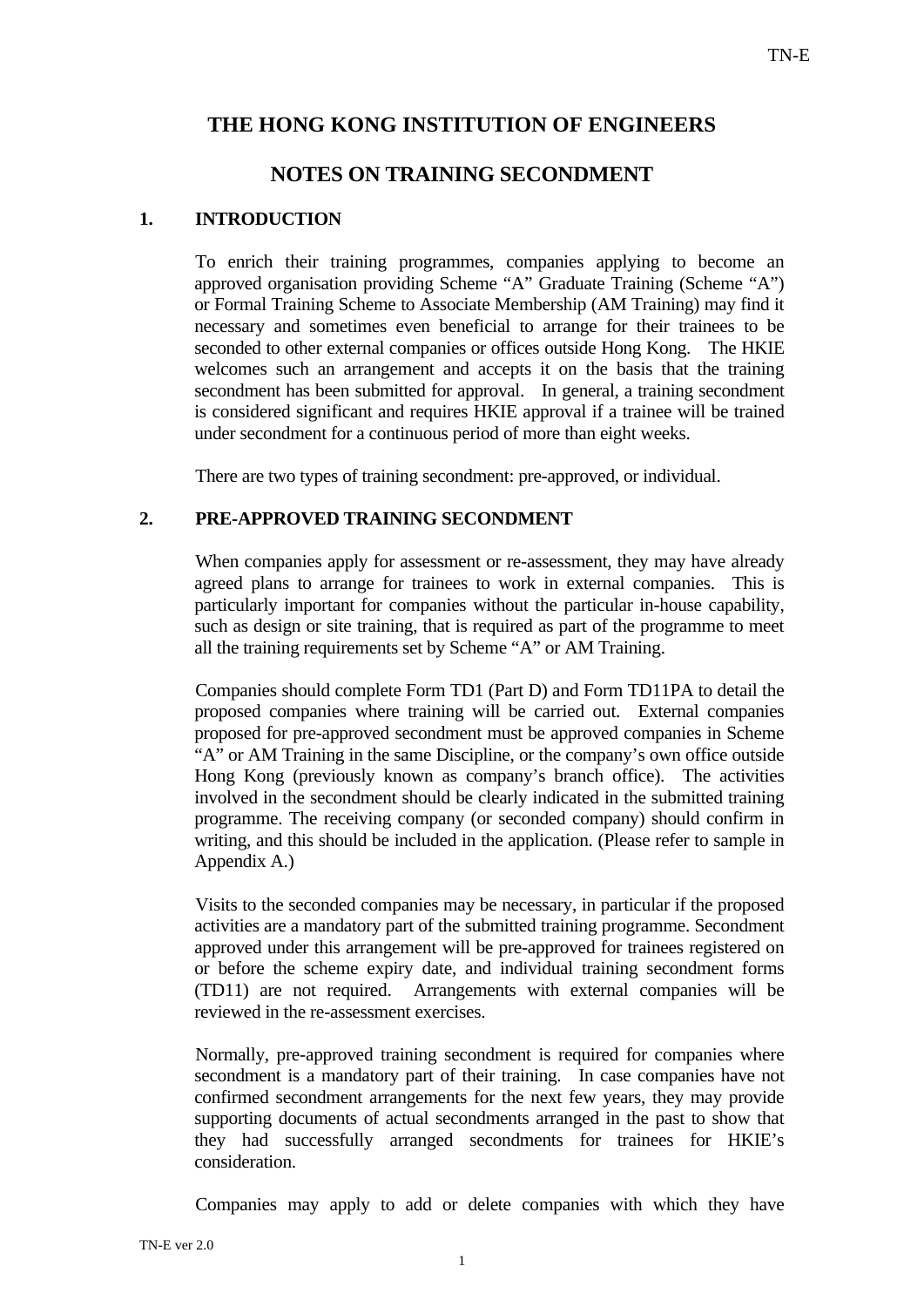pre-approved secondment within the approval period in writing. Addition of companies should be submitted using Form TD11PA. The request will be forwarded to the Training Review Sub-Committee for consideration.

#### **3. INDIVIDUAL TRAINING SECONDMENT**

In other cases the secondment may be arranged on an ad-hoc or temporary basis and involves no long term agreements between the companies. In such cases, the company should submit the individual training secondment to the HKIE for approval for each trainee who will undergo training at an external company.

Companies should use Form TD11 and submit it to the HKIE before the secondment begins. Companies should submit the following as supporting documents: (i) a written agreement between the two companies for the specific trainee (please refer to sample in Appendix B), and (ii) a training programme highlighting the activities that the secondment period will cover.

If a trainee is seconded to a company which is not an approved organisation for Scheme "A" or Formal Training Scheme to Associate Membership in the same Discipline as the trainee, the trainee's company should also provide more information on the seconded company and supervision arrangements as required on Form TD11 for approval.

#### **4. TRAINING EXTENSION DUE TO SECONDMENT**

The trainee's company is responsible for ensuring that secondment is arranged within the training period as proposed in the training programme as far as practicable. In the event that an extension has occurred as a result of the secondment, approval from the HKIE must be sought.

For individual training secondment, companies can indicate the extension request on Form TD11. For pre-approved training secondment, since only the length of secondment period and company were included in the pre-approval, individual Form TD5 must be submitted if the secondment has resulted in an extension to the training period of the trainee.

For details regarding extension, please refer to the TN-F – Notes on Change of Training Completion Date Due to Suspension, Extension, or Exemption.

## **5. REMARKS**

In general, the total length of secondment should not exceed one-third of the trainee's training period and all secondment applications must be submitted by the company to the HKIE. All secondment applications are reviewed by the respective Training Review Sub-Committees and the HKIE will confirm its decision to the company in writing.

It is the company's responsibility to ensure that all secondment are approved by the HKIE. Otherwise, the period of secondment may not be accepted as part of the formal training and may affect the trainee's training completion date.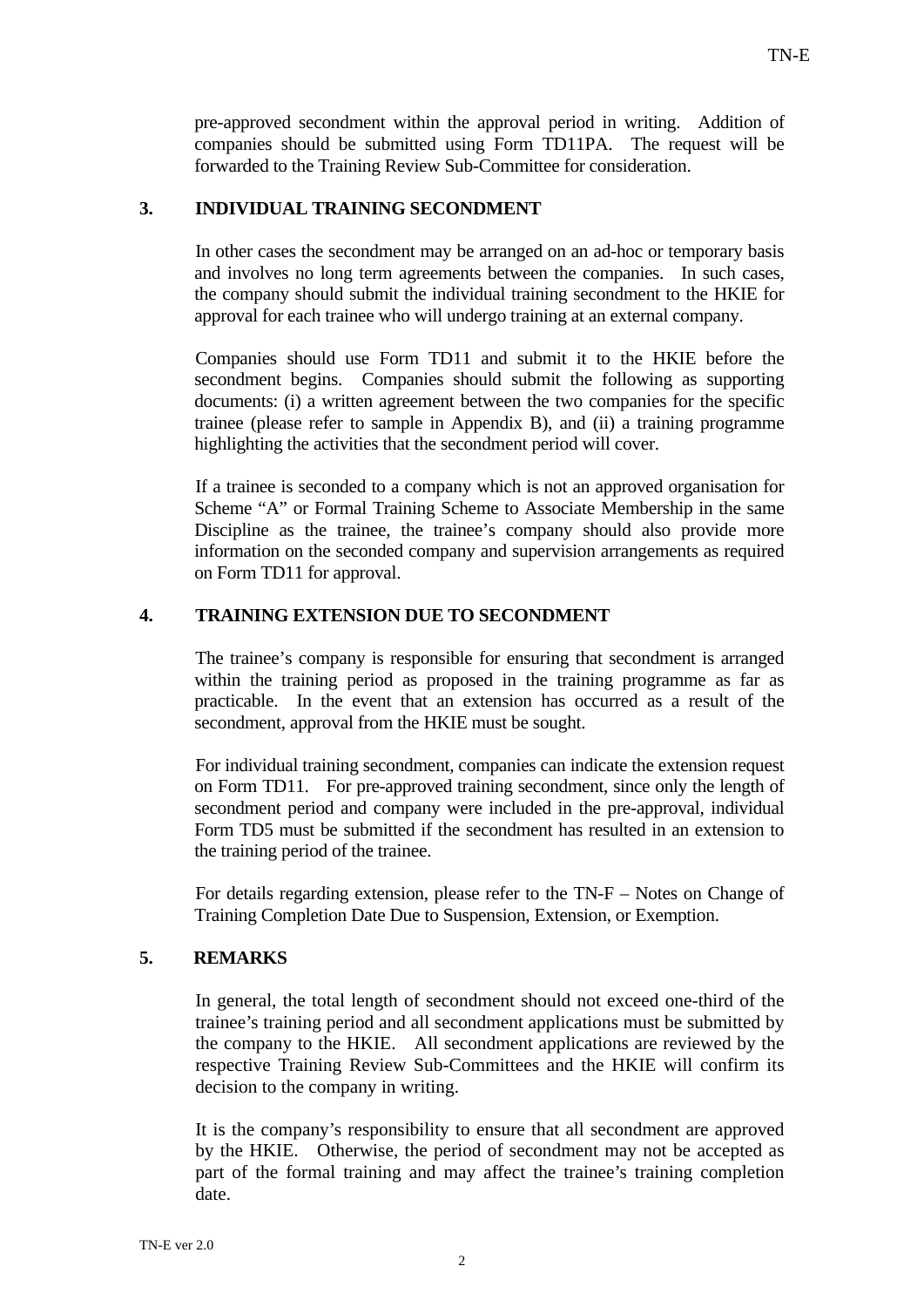### **HKIE SCHEME "A" GRADUATE TRAINING / FORMAL TRAINING SCHEME TO ASSOCIATE MEMBERSHIP PRE-APPROVED TRAINING SECONDMENT AGREEMENT (SAMPLE)**

1. The Secondment

Trainee's Company intends to arrange Trainees under Scheme "A" Graduate Training / Formal Training Scheme to Associate Membership of Discipline to Seconded Company for training related to Design/Site experience requirement of the HKIE training scheme for a period of length of secondment weeks.

- 2. Secondment Period A maximum of XXX trainee will be seconded at any time for a period of XXXX weeks within the period from DD/MM/YYYY to DD/MM/YYYY
- 3. Working Hours and Holidays (OPTIONAL) The Secondee will follow the working hours, holidays and regulations of Seconded Company.
- 4. Annual Leave and Other Leave During the Secondment Period (OPTIONAL) The Secondee will follow Trainee's Company's annual leave and sick leave policy. The Secondee may also take leave to attend CPD training during the Secondment Period. A copy of an approved leave application by (Seconded Company) will be sent to Trainee's Company for record.
- 5. Training Tutor

A Training Tutor who meets the HKIE requirements will be assigned to supervise the training in accordance with requirements of the HKIE. During the secondment period, the training tutor will be responsible for evaluating the performance of the Secondee.

- 6. MPF, Medical and Insurance (OPTIONAL) These will continue to be paid and covered under Trainee's Company's MPF scheme and insurance policies.
- 7. Termination (OPTIONAL) If either party finds it appropriate to terminate the secondment, one-month written notice must be given to the other side.

For and on behalf of Agreed and accepted by

Company Seconded Company